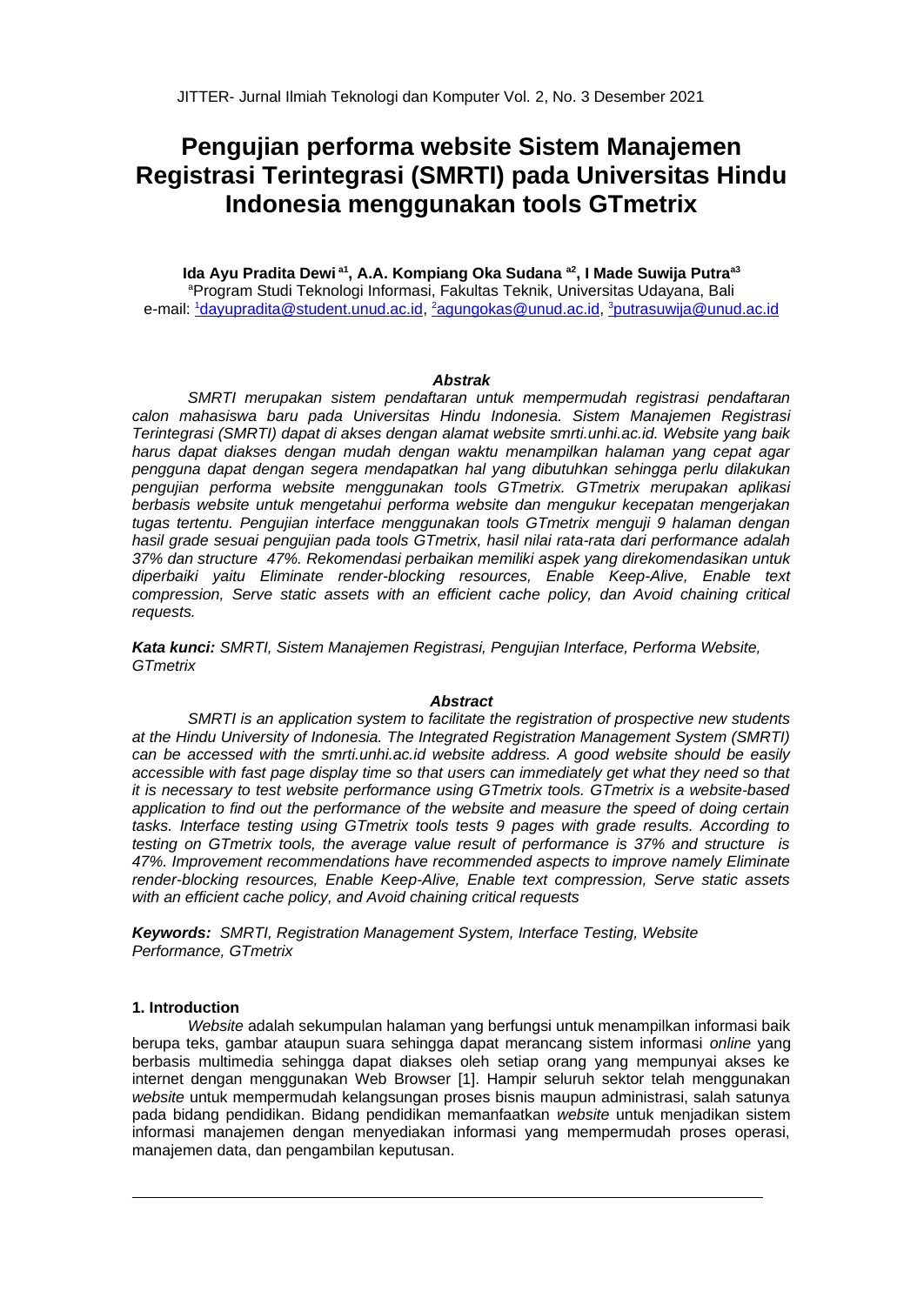(UNHI) Universitas Hindu Indonesia telah menggunakan website untuk mengintegrasikan semua proses akademik menjadi satu platform dengan alamat website sruti.unhi.ac.id. SRUTI memiliki 8 modul yang saling berkaitan untuk mempermudah proses akademik, salah satunya adalah SMRTI dengan alamat website smrti.unhi.ac.id. SMRTI merupakan singkatan dari Sistem Manajemen Registrasi Terintegrasi yang merupakan sistem registrasi online untuk calon mahasiswa baru yang dimulai dari registrasi awal hingga registrasi ulang pendaftaran calon mahasiswa baru.

Website SMRTI digunakan untuk mempermudah alur data dan informasi secara real time. Pentingnya website SMRTI diharapkan dapat diakses dengan mudah dan cepat dalam menampilkan setiap halaman yang diinginkan oleh pengguna, maka dari itu perlu diperhatikan performa website yang nantinya berpengaruh kepada pengalaman pengguna dan pelayanan registrasi calon mahasiswa. Pengujian performa website perlu dilakukan untuk mengoptimalkan website menjadi lebih efisien terutama saat memuat halaman, tools yang dapat digunakan untuk menguji performa website yaitu GTmetrix.

### 2. Metodologi Penelitian

Metodologi penelitian menjelaskan terkait tahapan yang dilakukan dalam pengujian performa website Sistem Manajemen Registrasi Terintegrasi (SMRTI) pada Universitas Hindu Indonesia menggunakan tools GTmetrix. Penelitian dilakukan dengan melalui beberapa tahapan. Tahapan-tahapan tersebut merupakan langkah detail pengerjaan penelitian agar menjadi lebih sistematis dan teratur. Tahapan penelitian dijelaskan sebagai berikut.



Gambar 1. Alur Penelitian

Gambar 1 merupakan alur penelitian pada pengujian performa website Sistem Manajemen Registrasi Terintegrasi (SMRTI) pada Universitas Hindu Indonesia. Proses penelitian ini melalui beberapa tahap yang dimulai dari observasi pengamatan mengenai objek penelitian pada alamat website Sistem Manajemen Registrasi Terintegrasi (SMRTI) yang dilanjutkan dengan penentuan tools yang digunakan untuk menguji performa website. Pengujian menggunakan tools GTmetrix, dan hasil dari pengujian dilakukan analisa performa website.

### 3. Kajian Pustaka

Teori vang digunakan dalam penelitian pengujian performa website Sistem Manajemen Registrasi Terintegrasi (SMRTI) pada Universitas Hindu Indonesia menggunakan tools GTmetrix.

## 3.1 Website

Website atau situs dapat diartikan sebagai kumpulan halaman - halaman yang digunakan untuk menampilkan informasi teks, gambar diam atau gerak, animasi, suara, dan atau gabungan dari semuanya baik yang bersifat statis maupun dinamis yang membentuk satu rangkaian bangunan yang saling terkait, yang masing-masing dihubungkan dengan jaringanjaringan halaman. Hubungan antara satu halaman web dengan halaman web yang lainnya disebut hyperlink, sedangkan teks yang dijadikan media penghubung disebut hypertext [1].

## 3.2 Sistem Manajemen Registrasi Terintegrasi

SMRTI merupakan singkatan dari Sistem Manajemen Registrasi Terintegrasi yang merupakan sistem pendaftaran untuk mempermudah registrasi pendaftaran calon mahasiswa baru pada Universitas Hindu Indonesia. Modul SMRTI pada sisi admin berisi menu Dashboard,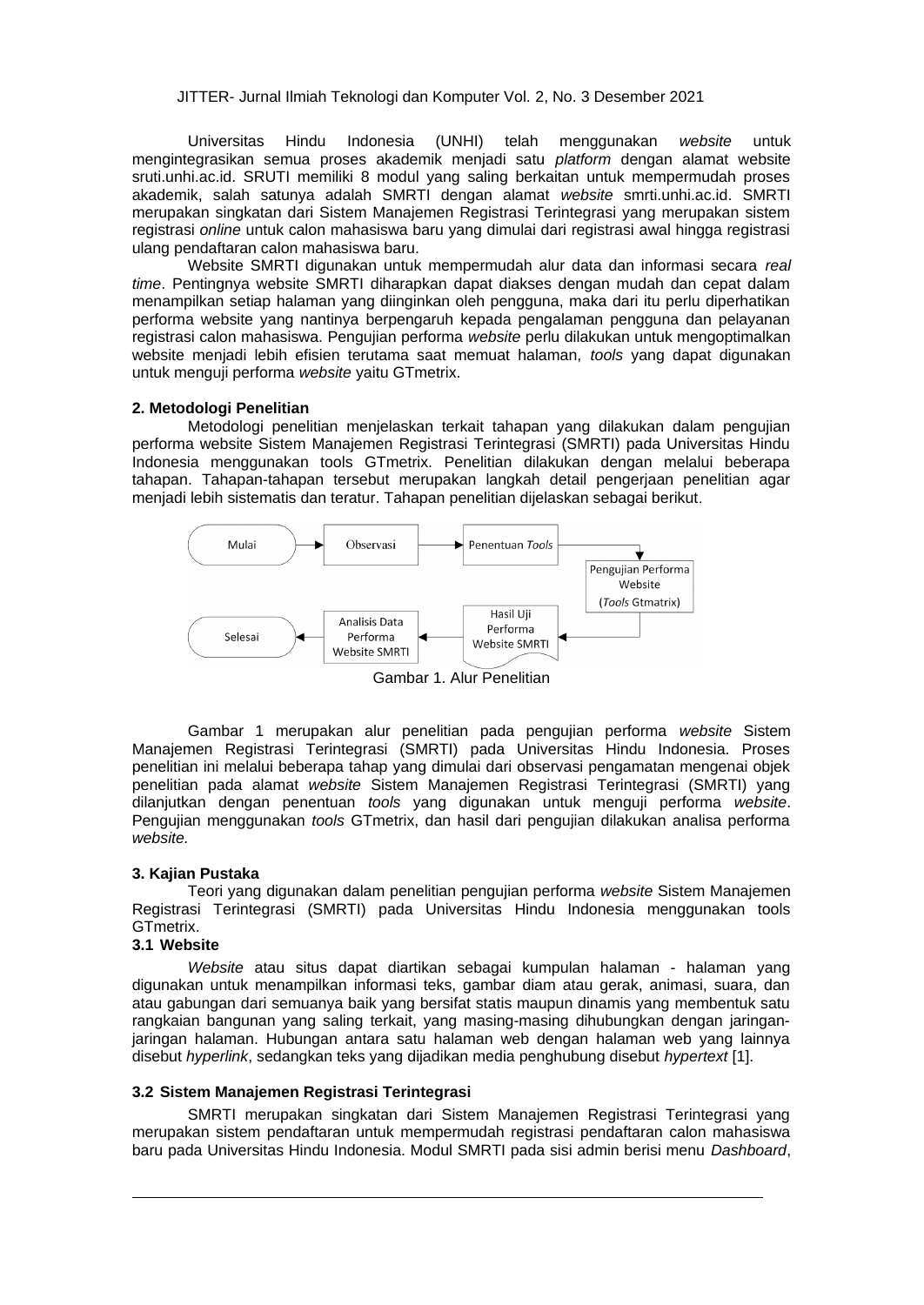Master Data, Setup Periode, Keringanan, Kelulusan dan Daftar Ulang, Laporan serta Pindah Program Studi, sementara pada sisi calon mahasiswa digunakan untuk mempermudah proses registrasi calon mahasiswa baru.

#### 3.3 Performa Website

Website performance dibentuk dari 2 kata, yaitu website dan performance. Website adalah sekumpulan halaman web yang saling berhubungan termasuk homepage. Performance dapat didefinisikan sebagai keinginan pengguna untuk mendapatkan yang diinginkan tanpa penundaan maka dapat diartikan website performance adalah keinginan pengguna untuk mendapatkan yang diinginkan dari sekumpulan halaman web berisi informasi tanpa penundaan. Website performance memiliki beberapa faktor-faktor yang mempengaruhi [2]. Website yang baik harus dapat diakses dengan mudah dengan waktu menampilkan halaman yang cepat agar pengguna dapat dengan segera mendapatkan hal yang dibutuhkan[3].

#### 3.4 GTmetrix

GTmetrix merupakan aplikasi berbasis website yang berguna untuk mengetahui performa website terkait dengan efficiency yang didefinisikan sebagai kemampuan perangkat lunak dalam memberikan kineria yang sesuai dan relatif terhadap jumlah sumber daya yang digunakan untuk mengukur kecepatan mengerjakan tugas tertentu[4], serta dapat menampilkan hasil serta rekomendasi yang harus dilakukan. Kelebihan GTmetrix adalah hasil analisis yang stabil dengan tingkat konsistensi pengukuran yang sahih. Semakin cepat loading website, semakin tinggi pula grade dan skornya. Grade ditandai secara kualitatif dengan huruf A, B, C, D, E, atau F, sedangkan skor ditandai secara kuantitatif dengan angka. Hasil analisis GTmetrix juga disertai data tentang Page load time, total page size, dan total number of requests[2].

Tools GTmetrix telah mengalami perubahan dengan menggantikan PageSpeed/YSlow libraries dengan Lighthouse yang merupakan standar industri dalam kinerja web. Sistem penilaian juga mengalami perubahan dengan menciptakan GTmetrix Grade baru yaitu skor Performance dan skor Structure . GTmetrix Grade memadukan seberapa cepat performa halaman website (dalam hal loading, interactivity, dan visual stability). Nilai GTmetrix adalah rata-rata tertimbang dari dua skor berbasis persentase baru, yaitu skor performance (70%) dan skor structure (30%) [5].

#### 4. Hasil dan Pembahasan

Hasil dan pembahasan penelitian mencangkup pengujian *interface* menggunakan tools GTmetrix, analisis pengujian dan rekomendasi perbaikan yang di dapat dari analisa pengujian. Berikut merupakan hasil dari pengujian interface.

## 4.1. Penguiian Interface

Penguiian dilakukan dengan memasukkan alamat website http://smrti.laksitastartup .com/ login pada tools GTmetrix. Berikut ini merupakan hasil pengujian performa website pada halaman Login SMRTI.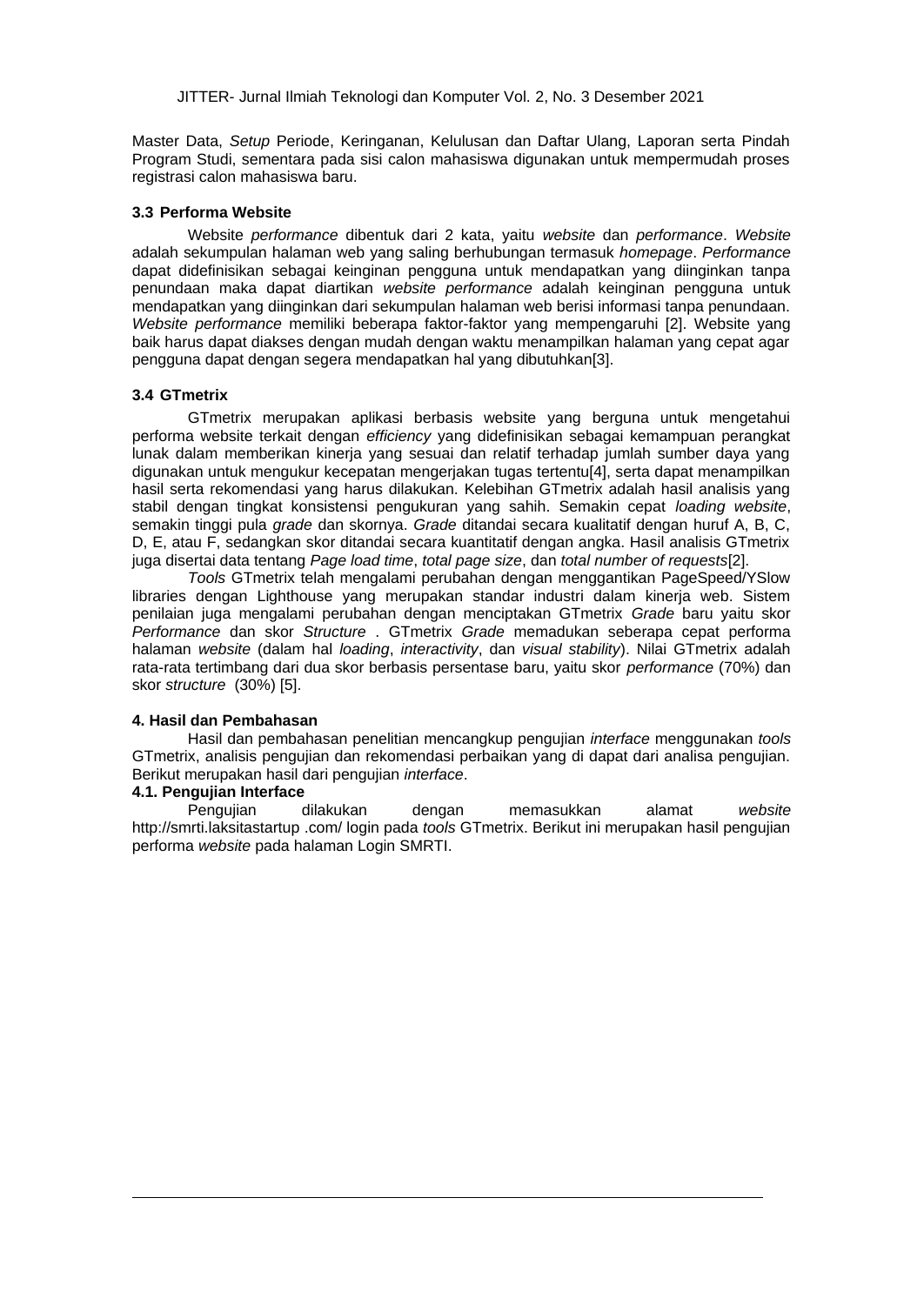|                               | earges: 8            |           |                                             |       | http://smrti.laksitastartup.com/login<br>Report generated: Fri, Jul 2, 2021 12:16 AM -0700 |                              |                           |
|-------------------------------|----------------------|-----------|---------------------------------------------|-------|--------------------------------------------------------------------------------------------|------------------------------|---------------------------|
| <b>GTmetrix Grade</b> ?       |                      |           | Test Server Location: I+I Vancouver, Canada |       | Using: Chrome (Desktop) 90.0.4430.212, Lighthouse 7.4.0<br>Web Vitals ?                    |                              |                           |
|                               | Performance ?<br>53% |           | Structure ?                                 |       | Largest Contentful Paint ?<br>3.2s                                                         | Total Blocking Time ?<br>)ms | Cumulative Layout Shift ? |
| Summary                       | Performance          | Structure | Waterfall                                   | Video | <b>History</b>                                                                             |                              |                           |
| Speed Visualization ?<br>0.5s | 1s                   | 1.45      | 1.95                                        | 2.4s  | 2.9s                                                                                       | 3.45<br>3.8s                 | 4.3s<br>4.8s              |
|                               |                      |           |                                             |       |                                                                                            |                              | SMRT                      |

Gambar 2. Hasil Pengujian Halaman Login SMRTI

Gambar 2 merupakan hasil pengujian interface dari halaman Login SMRTI (Sistem Manajemen Registrasi Terintegrasi). GTmetrix grade menunjukkan nilai E dimana hasil performance yang diperoleh yaitu sebesar 53% dan structure sebesar 60% dan hasil page load sebesar 4.8s.

|                               |      |                      |           | Test Server Location: I+I Vancouver, Canada |       | Report generated: Mon, Jun 21, 2021 4:18 AM -0700<br>Using: Chrome (Desktop) 90.0.4430.212, Lighthouse 7.4.0 |                                      |                           |
|-------------------------------|------|----------------------|-----------|---------------------------------------------|-------|--------------------------------------------------------------------------------------------------------------|--------------------------------------|---------------------------|
| <b>GTmetrix Grade</b> ?       |      | Performance ?<br>41% |           | Structure ?<br>50%                          |       | Web Vitals ?<br>Largest Contentful Paint ?<br>3 9s                                                           | <b>Total Blocking Time ?</b><br>97ms | Cumulative Layout Shift ? |
| Summary                       |      | Performance          | Structure | Waterfall                                   | Video | History                                                                                                      |                                      |                           |
| Speed Visualization ?<br>0.6s | 1.2s | 1.75                 | 2.3s      | 2.9s                                        | 3.5s  | 41s<br>47s                                                                                                   | 5.2s<br>5.8s                         |                           |

Gambar 3. Hasil Pengujian Halaman Dashboard SMRTI

Gambar 3 merupakan hasil pengujian performa website dari halaman Dashboard SMRTI (Sistem Manajemen Registrasi Terintegrasi). GTmetrix grade menunjukkan nilai F dimana hasil performance yang diperoleh yaitu sebesar 41% dan structure sebesar 50% dan hasil page load sebesar 5,8s.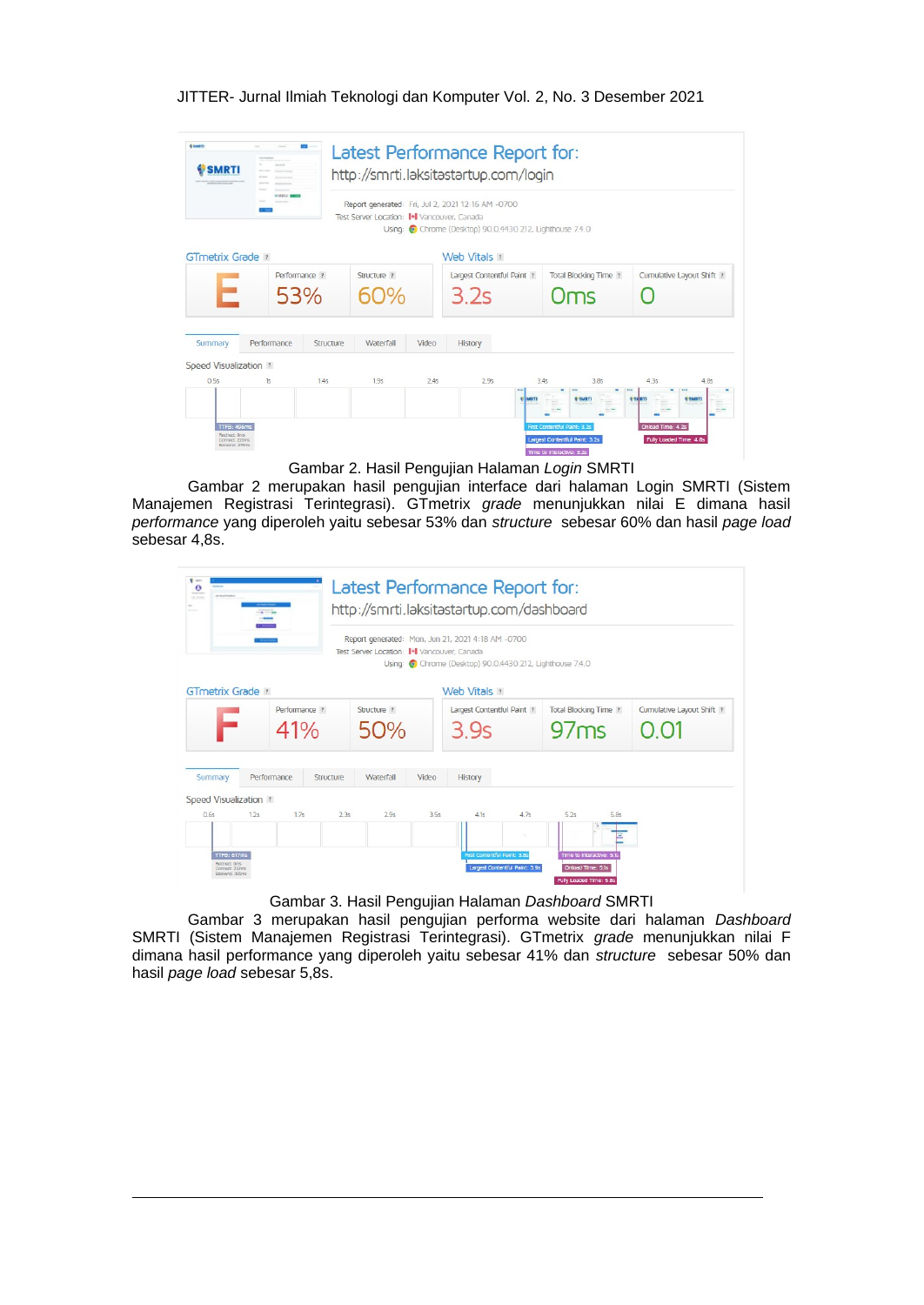|                       |             |                      | Test Server Location: I+I Vancouver, Canada |       | Report generated: Wed, Jul 7, 2021 10:58 PM -0700<br>Using: Chrome (Desktop) 90.0.4430.212, Lighthouse 7.4.0 |     |                                |    |                           |
|-----------------------|-------------|----------------------|---------------------------------------------|-------|--------------------------------------------------------------------------------------------------------------|-----|--------------------------------|----|---------------------------|
| GTmetrix Grade ?      |             |                      |                                             |       | Web Vitals ?                                                                                                 |     |                                |    |                           |
|                       |             | Performance ?<br>35% | Structure ?<br>44%                          |       | Largest Contentful Paint ?<br>4.1s                                                                           |     | Total Blocking Time ?<br>166ms |    | Cumulative Layout Shift ? |
| Summary               | Performance | Structure            | Waterfall                                   | Video | <b>History</b>                                                                                               |     |                                |    |                           |
|                       |             |                      |                                             |       |                                                                                                              |     |                                |    |                           |
| Speed Visualization ? |             | 2s                   | 2.7s                                        | 3.35  | 45                                                                                                           | 46s | 5.35                           | 65 | 6.6s                      |
| 0.7s                  | 1.35        |                      |                                             |       |                                                                                                              |     |                                |    |                           |

Gambar 4. Hasil Pengujian Halaman Pemilihan Prodi

Gambar 4 merupakan hasil pengujian interface dari halaman Pemilihan Prodi SMRTI (Sistem Manajemen Registrasi Terintegrasi). GTmetrix grade menunjukkan nilai F dimana hasil performance vang diperoleh vaitu sebesar 35% dan structure sebesar 44% hasil page load sebesar 6,6s.

|                         | Rp. 1.000.000.00<br>$\frac{1}{n} \frac{1}{\log n} \frac{1}{n} \frac{1}{n} \frac{1}{n} \frac{1}{n} \frac{1}{n} \frac{1}{n} \frac{1}{n} \frac{1}{n} \frac{1}{n} \frac{1}{n} \frac{1}{n} \frac{1}{n} \frac{1}{n} \frac{1}{n} \frac{1}{n} \frac{1}{n} \frac{1}{n} \frac{1}{n} \frac{1}{n} \frac{1}{n} \frac{1}{n} \frac{1}{n} \frac{1}{n} \frac{1}{n} \frac{1}{n} \frac{1}{n} \frac{1}{n} \frac{1}{n} \frac{1}{n} \$ |                  | Test Server Location: I+I Vancouver, Canada |       | Report generated: Wed, Jul 7, 2021 11:15 PM -0700<br>Using: Chrome (Desktop) 90.0.4430.212, Lighthouse 7.4.0 |      |                                                             |                            |
|-------------------------|------------------------------------------------------------------------------------------------------------------------------------------------------------------------------------------------------------------------------------------------------------------------------------------------------------------------------------------------------------------------------------------------------------------|------------------|---------------------------------------------|-------|--------------------------------------------------------------------------------------------------------------|------|-------------------------------------------------------------|----------------------------|
| <b>GTmetrix Grade</b> ? |                                                                                                                                                                                                                                                                                                                                                                                                                  |                  |                                             |       | Web Vitals ?                                                                                                 |      |                                                             |                            |
|                         | Performance ?<br>39%                                                                                                                                                                                                                                                                                                                                                                                             |                  | Structure ?<br>48%                          |       | Largest Contentful Paint ?<br>4 5s                                                                           |      | <b>Total Blocking Time ?</b><br>129ms                       | Cumulative Layout Shift ?  |
| Summary                 | Performance                                                                                                                                                                                                                                                                                                                                                                                                      | Structure        | Waterfall                                   | Video | History                                                                                                      |      |                                                             |                            |
| Speed Visualization ?   |                                                                                                                                                                                                                                                                                                                                                                                                                  |                  |                                             |       |                                                                                                              |      |                                                             |                            |
| 0.6s                    | 1.2s                                                                                                                                                                                                                                                                                                                                                                                                             | 1.8 <sub>5</sub> | 2.3s                                        | 2.9s  | 3.5s                                                                                                         | 4.15 | 4.7s                                                        | 5.3s<br>5.9s               |
|                         |                                                                                                                                                                                                                                                                                                                                                                                                                  |                  |                                             |       |                                                                                                              |      |                                                             | <b>SOM</b><br><b>Grand</b> |
|                         | TTFB: 750ms                                                                                                                                                                                                                                                                                                                                                                                                      |                  |                                             |       |                                                                                                              |      | First Contentful Paint: 4.1s                                | Onload Time: 5.3s          |
|                         | Redrect: Ons<br>Connect: 373ms<br>Backend: 377ms                                                                                                                                                                                                                                                                                                                                                                 |                  |                                             |       |                                                                                                              |      | Largest Contentful Paint: 4.5s<br>Time to Interactive: 4.6s |                            |

Gambar 5. Hasil Pengujian Halaman Biaya Pendaftaran

Gambar 5 merupakan hasil pengujian interface dari halaman Biaya Pendaftaran SMRTI (Sistem Manajemen Registrasi Terintegrasi). GTmetrix grade menunjukkan nilai F dimana hasil performance yang diperoleh yaitu sebesar 39% dan structure sebesar 48% hasil page load sebesar 5,9s. Berikut merupakan penjelasan secara detail terkait hasil dari aspek Performance Matric.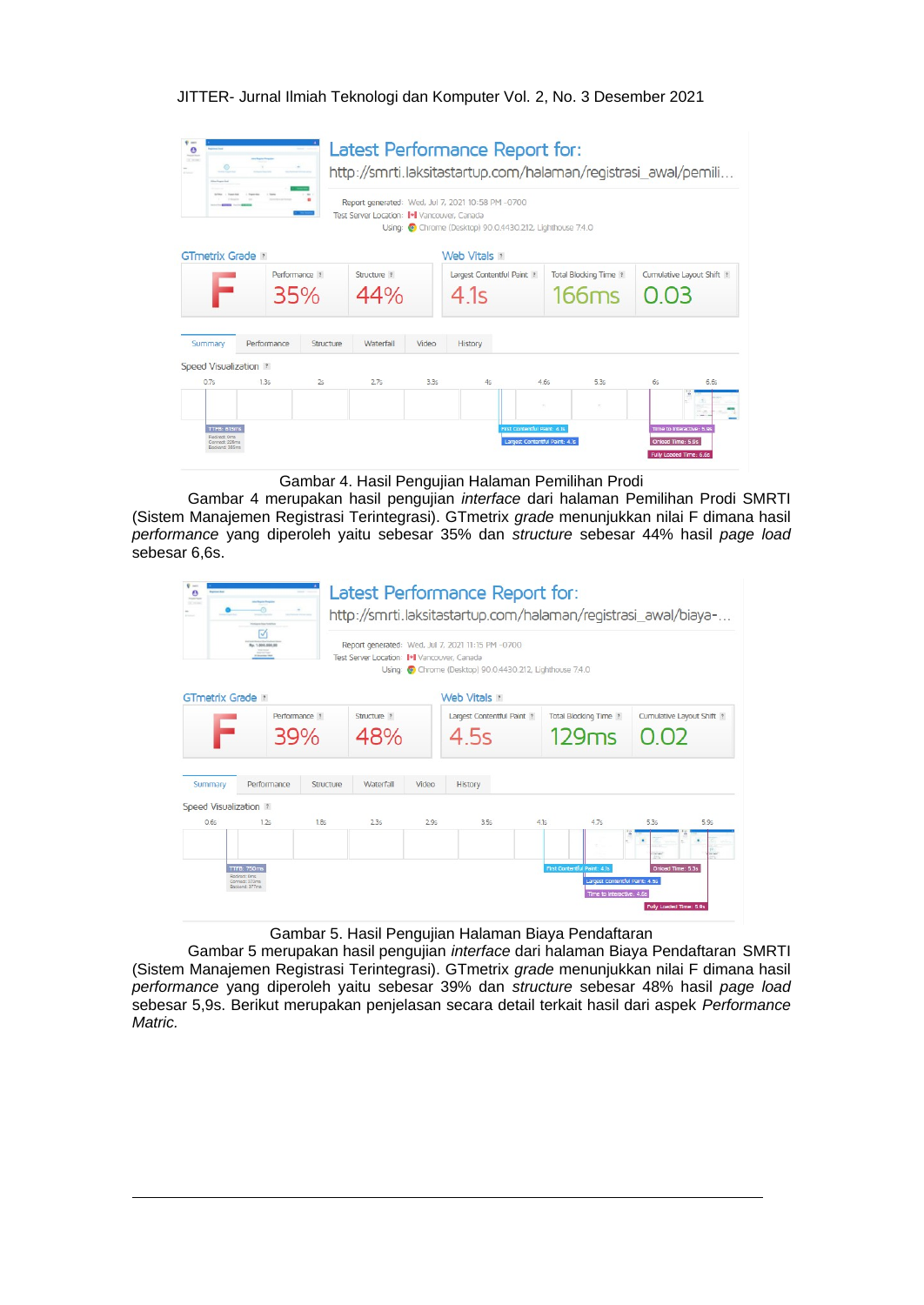| $\bullet$<br><b>San Francisco</b><br><b>ACMING</b> | AMIA DIVISIONS<br><b>LULUS</b><br><b>Contract Students</b> |           | Test Server Location: I+I Vancouver, Canada |       | Latest Performance Report for:<br>http://smrti.laksitastartup.com/halaman/registrasi_awal/kartu-<br>Report generated: Wed, Jul 7, 2021 11:29 PM -0700<br>Using: Chrome (Desktop) 90.0.4430.212, Lighthouse 7.4.0 |                                       |                                                                          |
|----------------------------------------------------|------------------------------------------------------------|-----------|---------------------------------------------|-------|------------------------------------------------------------------------------------------------------------------------------------------------------------------------------------------------------------------|---------------------------------------|--------------------------------------------------------------------------|
| <b>GTmetrix Grade</b> ?                            |                                                            |           |                                             |       | Web Vitals ?                                                                                                                                                                                                     |                                       |                                                                          |
|                                                    | Performance ?<br>40%                                       |           | Structure ?<br>49%                          |       | Largest Contentful Paint ?<br>4 5s                                                                                                                                                                               | <b>Total Blocking Time ?</b><br>124ms | Cumulative Layout Shift ?<br>$\cup$                                      |
| Summary                                            | Performance                                                | Structure | Waterfall                                   | Video | <b>History</b>                                                                                                                                                                                                   |                                       |                                                                          |
| Speed Visualization ?<br>0.6s                      | 12s                                                        | 17s       | 2.35                                        | 2.9s  | 3.5s                                                                                                                                                                                                             | 4.65<br>4s                            | 52s<br>5.8s                                                              |
| <b>TTFB: 578ms</b><br>Redirect: Oms                | Connect: 215ms                                             |           |                                             |       |                                                                                                                                                                                                                  | First Contentful Paint: 4.0s          | Onload Time: 5.1s<br>Time to Interactive: 4.4s   Pully Loaded Time: 5.8s |

Gambar 6. Hasil Pengujian Halaman Kartu Peserta

Gambar 6 merupakan hasil pengujian interface dari halaman Kartu Peserta SMRTI (Sistem Manajemen Registrasi Terintegrasi). GTmetrix grade menunjukkan nilai F dimana hasil performance yang diperoleh yaitu sebesar 40% dan structure sebesar 49% hasil page load sebesar 5,8s.

| $\frac{1}{2}$<br>$\theta$<br><b>BC</b> week |                                                                                                                    |           |                                                          |       | Latest Performance Report for:<br>http://smrti.laksitastartup.com/halaman/registrasi_ulang                   |                                        |                                                                                  |      |
|---------------------------------------------|--------------------------------------------------------------------------------------------------------------------|-----------|----------------------------------------------------------|-------|--------------------------------------------------------------------------------------------------------------|----------------------------------------|----------------------------------------------------------------------------------|------|
|                                             | Rp. 1.000.000.00<br>$\begin{array}{c} \begin{array}{c} \text{non-odd } \\ \text{non-odd } \end{array} \end{array}$ |           | Test Server Location: I <sup>+</sup> I Vancouver, Canada |       | Report generated: Wed, Jul 7, 2021 11:44 PM -0700<br>Using: Chrome (Desktop) 90.0.4430.212, Lighthouse 7.4.0 |                                        |                                                                                  |      |
| <b>GTmetrix Grade</b> ?                     |                                                                                                                    |           |                                                          |       | Web Vitals ?                                                                                                 |                                        |                                                                                  |      |
|                                             | Performance ?<br>38%                                                                                               |           | Structure ?<br>44%                                       |       | Largest Contentful Paint ?<br>5.2s                                                                           | Total Blocking Time ?<br>97ms          | Cumulative Layout Shift ?<br>002                                                 |      |
| Summary                                     | Performance                                                                                                        | Structure | Waterfall                                                | Video | <b>History</b>                                                                                               |                                        |                                                                                  |      |
| Speed Visualization ?                       |                                                                                                                    |           |                                                          |       |                                                                                                              |                                        |                                                                                  |      |
| 0.6s                                        | 1.2s                                                                                                               | 1.9s      | 2.5s                                                     | 3.1s  | 3.7s                                                                                                         | 5s<br>4.4s                             | 5.65                                                                             | 6.2s |
|                                             | <b>TTFB: 739ms</b><br>Redirect: Oms<br>Connect: 316ms<br>Backend: 423ms                                            |           |                                                          |       |                                                                                                              | $\sim$<br>First Contentful Paint: 4.2s | Time to Interactive: 5.1s<br>Largest Contentful Paint: 5.2s<br>Onload Time: 5.6s |      |

Gambar 7. Hasil Pengujian Halaman Biaya Awal

Gambar 7 merupakan hasil pengujian interface dari halaman Biaya Awal SMRTI (Sistem Manajemen Registrasi Terintegrasi). GTmetrix grade menunjukkan nilai F dimana hasil performance yang diperoleh yaitu sebesar 38% dan structure sebesar 44% hasil page load sebesar 6,2s.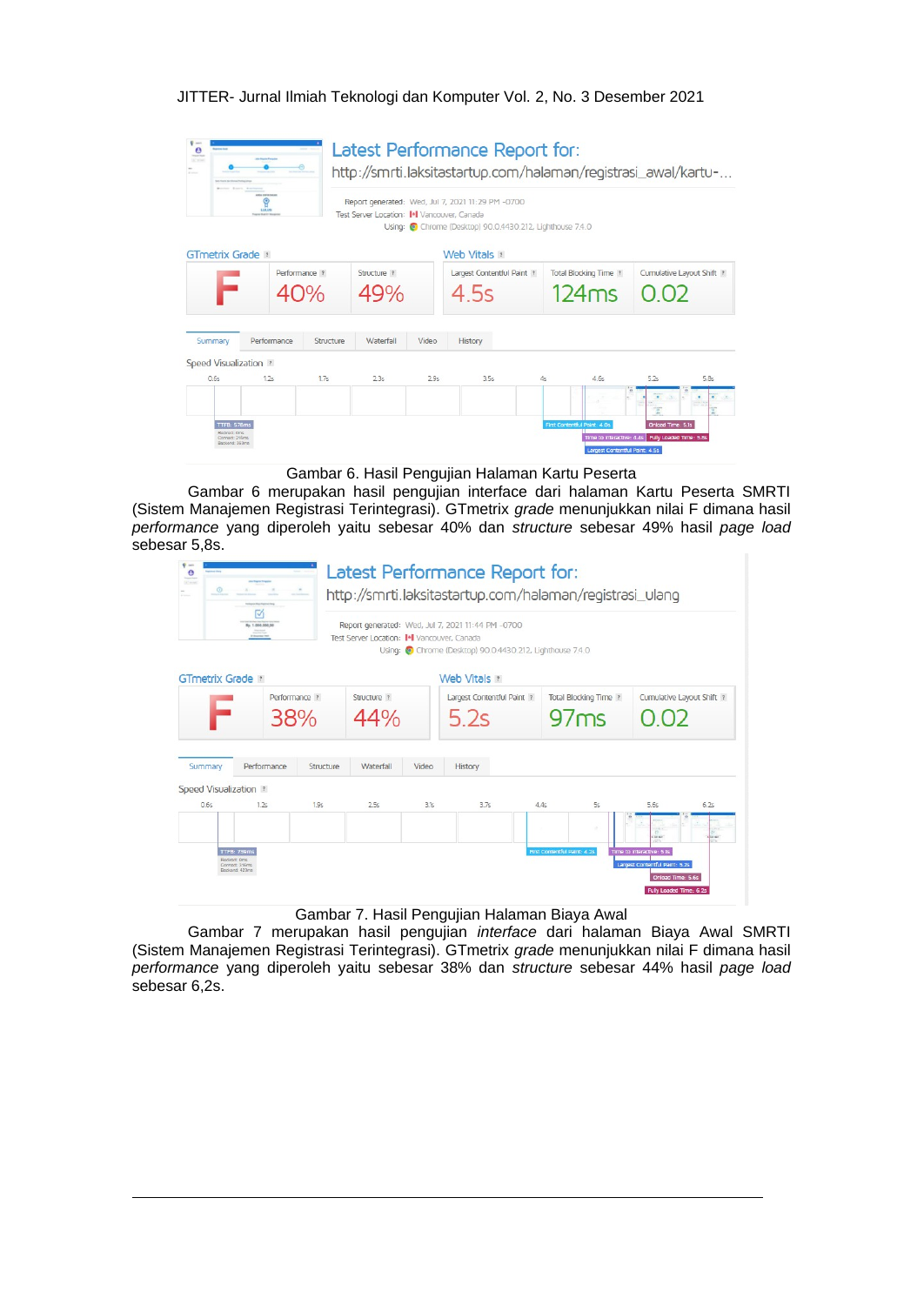| 197 mine<br>Reserves from 100 centres |                                                        |                      | Test Server Location: I +I Vancouver, Canada |       | Latest Performance Report for:<br>Report generated: Thu, Jul 8, 2021 12:40 AM -0700<br>Using: Chrome (Desktop) 90.0.4430.212, Lighthouse 7.4.0 |      | http://smrti.laksitastartup.com/halaman/registrasi_ulang/data- |                                                |      |
|---------------------------------------|--------------------------------------------------------|----------------------|----------------------------------------------|-------|------------------------------------------------------------------------------------------------------------------------------------------------|------|----------------------------------------------------------------|------------------------------------------------|------|
| <b>GTmetrix Grade</b> ?               |                                                        |                      |                                              |       | Web Vitals ?                                                                                                                                   |      |                                                                |                                                |      |
|                                       |                                                        | Performance ?<br>23% | Structure ?<br>43%                           |       | Largest Contentful Paint ?<br>6 Os                                                                                                             |      | Total Blocking Time ?<br>355ms                                 | Cumulative Layout Shift ?                      |      |
| Summary                               | Performance                                            | Structure            | Waterfall                                    | Video | History                                                                                                                                        |      |                                                                |                                                |      |
| Speed Visualization ?                 |                                                        |                      |                                              |       |                                                                                                                                                |      |                                                                |                                                |      |
| 0.7s                                  | 1.3s                                                   | 2s                   | 2.6s                                         | 3.3s  | 3.9s                                                                                                                                           | 4.65 | 5.25                                                           | 5.9s                                           | 6.65 |
|                                       |                                                        |                      |                                              |       |                                                                                                                                                |      |                                                                |                                                |      |
| Redirect: Oms                         | <b>TTFB: 729ms</b><br>Connect: 272ms<br>Backend: 457ms |                      |                                              |       |                                                                                                                                                |      | First Contentful Paint: 4.25<br>Largest Contentful Paint: 6.0s | Time to Interactive: 5.8s<br>Onload Time: 5.9s |      |

Gambar 8. Hasil Pengujian Halaman Pengisian Data

Gambar 8 merupakan hasil pengujian interface dari halaman Pengisian Data Mahasiswa pada SMRTI (Sistem Manajemen Registrasi Terintegrasi). GTmetrix grade menunjukkan nilai F dimana hasil performance yang diperoleh yaitu sebesar 23% dan structure sebesar 43% hasil page load sebesar 6,6s.

| <b>Signals</b><br>OCHH                                |             |               | Test Server Location: I+I Vancouver, Canada |       | Latest Performance Report for:<br>Report generated: Thu, Jul 8, 2021 1:30 AM -0700<br>Using: C Chrome (Desktop) 90.0.4430.212, Lighthouse 7.4.0 |      | http://smrti.laksitastartup.com/halaman/registrasi_ulang/uploa |      |                                                |
|-------------------------------------------------------|-------------|---------------|---------------------------------------------|-------|-------------------------------------------------------------------------------------------------------------------------------------------------|------|----------------------------------------------------------------|------|------------------------------------------------|
| GTmetrix Grade ?                                      |             | Performance ? | Structure ?                                 |       | Web Vitals ?<br>Largest Contentful Paint ?                                                                                                      |      | <b>Total Blocking Time ?</b>                                   |      | Cumulative Layout Shift ?                      |
|                                                       | 35%         |               |                                             |       |                                                                                                                                                 |      | 137ms                                                          |      |                                                |
| Summary                                               | Performance | Structure     | Waterfall                                   | Video | <b>History</b>                                                                                                                                  |      |                                                                |      |                                                |
| Speed Visualization ?                                 |             |               |                                             |       |                                                                                                                                                 |      |                                                                |      |                                                |
| 0.8s                                                  | 1.7s        | 2.5s          | 3.3s                                        | 4.1s  | 55                                                                                                                                              | 5.8s | 6.65                                                           | 7.4s | 8.3s                                           |
|                                                       |             |               |                                             |       | $\sim$                                                                                                                                          |      | $\mathcal{Q}_1$                                                |      |                                                |
| <b>TTFB: 632ms</b><br>Redirect: Oms<br>Connect: 208ms |             |               |                                             |       | First Contentful Paint: 4.0s<br>Largest Contentful Paint: 4.0s                                                                                  |      |                                                                |      | Time to Interactive: 7.5s<br>Onload Time: 7.6s |

Gambar 9. Hasil Pengujian Halaman Pengisian Data Upload Berkas

Gambar 9 merupakan hasil pengujian interface dari halaman Upload berkas pada SMRTI (Sistem Manajemen Registrasi Terintegrasi). GTmetrix grade menunjukkan nilai F dimana hasil performance yang diperoleh yaitu sebesar 35% dan structure sebesar 40% hasil page load sebesar 8,3s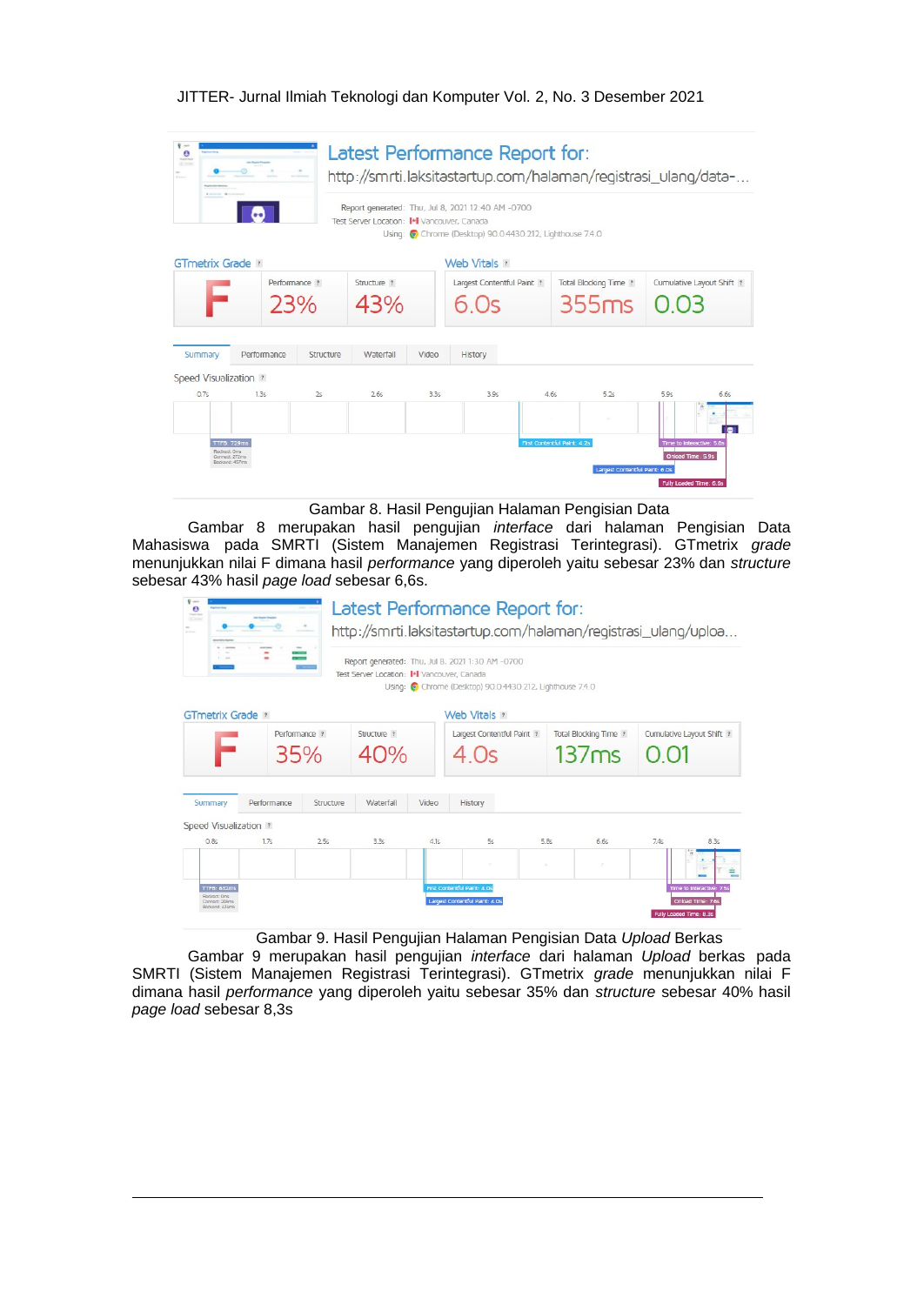| $9 - 1$<br>$\bullet$<br><b>Name of</b><br>OC month     | SELAMATE                        |           |                                             |                              | Latest Performance Report for:                                                                              |        | http://smrti.laksitastartup.com/halaman/registrasi_ulang/valid |                           |                            |
|--------------------------------------------------------|---------------------------------|-----------|---------------------------------------------|------------------------------|-------------------------------------------------------------------------------------------------------------|--------|----------------------------------------------------------------|---------------------------|----------------------------|
|                                                        | <b><i><u>SALES GALL</u></i></b> |           | Test Server Location: I+I Vancouver, Canada |                              | Report generated: Thu, Jul 8, 2021 1:38 AM -0700<br>Using: Chrome (Desktop) 90.0.4430.212, Lighthouse 7.4.0 |        |                                                                |                           |                            |
| GTmetrix Grade ?                                       |                                 |           |                                             |                              | Web Vitals ?                                                                                                |        |                                                                |                           |                            |
|                                                        | Performance ?<br>30%            |           | Structure ?<br>43%                          |                              | Largest Contentful Paint ?<br>8 7s                                                                          |        | Total Blocking Time ?<br>144ms                                 |                           | Curnulative Layout Shift ? |
| Summary                                                | Performance                     | Structure | Waterfall                                   | Video                        | History                                                                                                     |        |                                                                |                           |                            |
| Speed Visualization ?                                  |                                 |           |                                             |                              |                                                                                                             |        |                                                                |                           |                            |
| 0.95                                                   | 1.95                            | 2.85      | 3.75                                        | 4.65                         | 5.65                                                                                                        | 6.55   | 74s                                                            | 8.35                      | 9.35                       |
|                                                        |                                 |           |                                             | 187                          |                                                                                                             | $\sim$ | $\mathcal{M}$ .                                                |                           |                            |
| <b>TTFB: 703ms</b><br>Redirect: Oms.<br>Connect: 317ms |                                 |           |                                             | First Contentful Paint: 4.0s |                                                                                                             |        |                                                                | Time to Interactive: 7.9s | Onload Time: 8.6s          |

Gambar 10. Hasil Pengujian Halaman Pengisian Data Upload Berkas

Gambar 10 merupakan hasil pengujian interface dari halaman Kartu Tanda Mahasiswa pada SMRTI (Sistem Manajemen Registrasi Terintegrasi). GTmetrix grade menunjukkan nilai F dimana hasil performance yang diperoleh yaitu sebesar 30% dan structure sebesar 43% hasil page load sebesar 9,3s

### 4.2. Analisa Pengujian Interface

Hasil pengujian interface dengan menggunakan tools GTmetrix dilakukan analisa untuk mengetahui hasil pengujian secara detail terhadap masing-masing halaman sistem yang diuji vang terdiri dari 9 halaman. Berikut merupakan tabel hasil pengujian interface Sistem SMRTI UNHI.

Tabel 1. Analisa Pengujian Interface Sistem SMRTI **No GTmetrix Performance Structur Cumulativ** Halaman Pag Largest **Total** Uji Grade **Score** Contentfu **Blockin** e Layout  $\mathbf{e}$  $\mathbf{e}$ **Score** Loa **I Paint** g Time **Shift**  $\boldsymbol{d}$  $\overline{1}$ . Halaman  $E$ 53% 60%  $3.2s$  $0<sub>ms</sub>$  $\overline{0}$  $4.8s$ Loain SMRTI  $2<sub>1</sub>$ Halaman  $\mathsf{F}$ 41% 50%  $5.8s$  $3.9s$ 97<sub>ms</sub>  $0.01$ **Dashboard**  $\overline{F}$ 44%  $0.03$  $\mathcal{R}$ Halaman 35%  $6.6s$  $4.1s$ 166ms Pilih Prodi  $\overline{4}$ . Halaman E 39% 48%  $5.9s$  $4.5s$  $0.02$ 129ms **Biava** Pendaftaran 5. Halaman  $\mathsf{F}$ 40% 49%  $5.8s$  $4.5s$ 124ms  $0.02$ Kartu Peserta Halaman  $\mathsf{F}$ 38% 44%  $6.2s$  $5.2s$  $97ms$  $0.02$ 6. **Biaya Awal** 43%  $7.$ Halaman  $\mathsf{F}$ 23%  $6.6s$  $6.0s$ 355ms  $0.03$ Pengisian Data Mahasiswa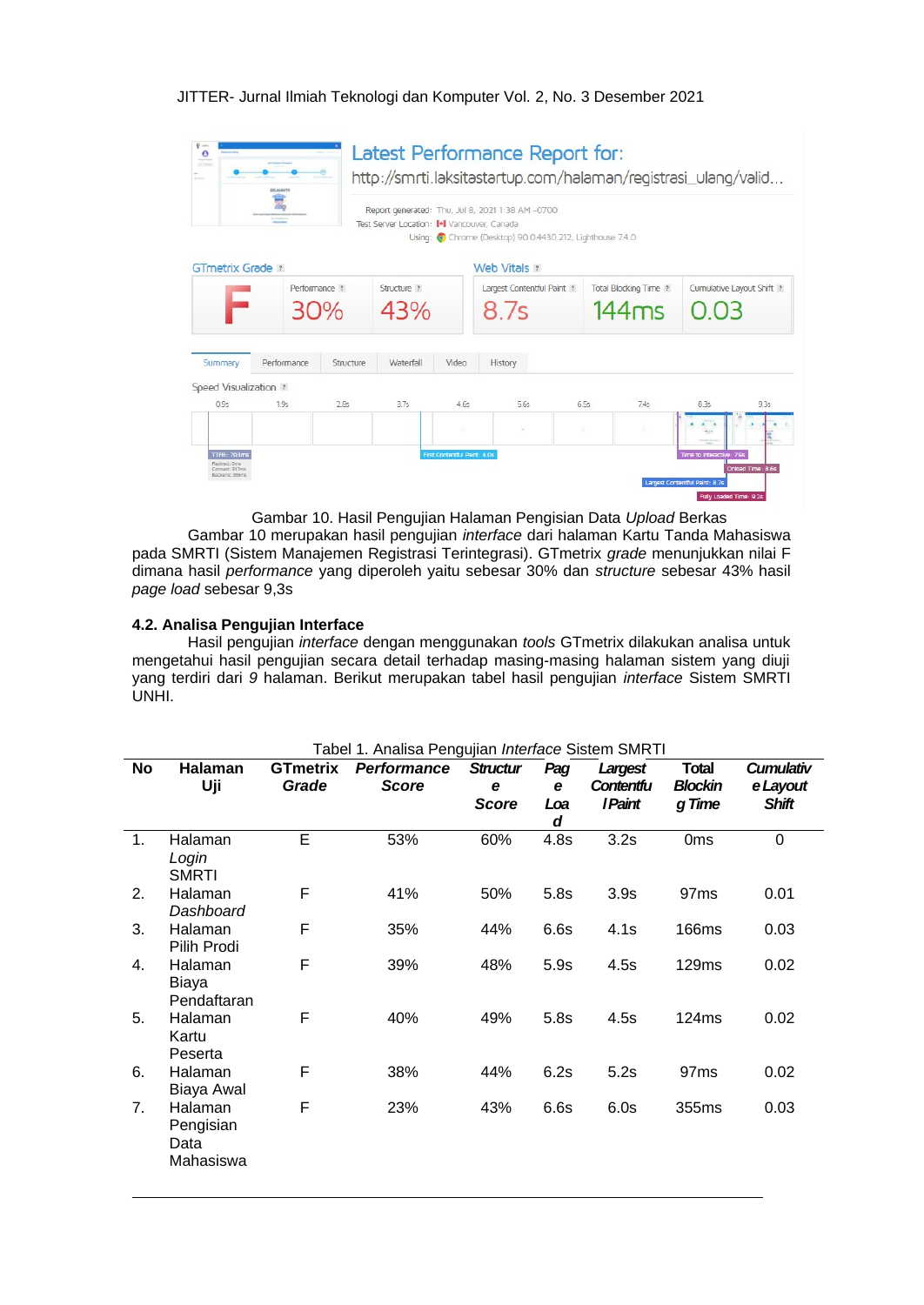| <b>No</b> | <b>Halaman</b><br>Uji                         | <b>GTmetrix</b><br>Grade | <b>Performance</b><br><b>Score</b> | <b>Structur</b><br>e<br><b>Score</b> | Pag<br>e<br>Loa<br>d | Largest<br>Contentfu<br><i>I Paint</i> | <b>Total</b><br><b>Blockin</b><br>g Time | <b>Cumulativ</b><br>e Layout<br><b>Shift</b> |
|-----------|-----------------------------------------------|--------------------------|------------------------------------|--------------------------------------|----------------------|----------------------------------------|------------------------------------------|----------------------------------------------|
| 8.        | Halaman<br>Upload<br><b>Berkas</b>            | F                        | 35%                                | 40%                                  | 8.3s                 | 4.0s                                   | 137ms                                    | 0.01                                         |
| 9.        | Halaman<br>Kartu<br>Tanda<br>Mahasiswa        | F                        | 30%                                | 43%                                  | 9.3s                 | 8.7s                                   | 144ms                                    | 0.03                                         |
|           | Rata-rata Performance dan<br><b>Structure</b> |                          | 37%                                | 47%                                  |                      |                                        |                                          |                                              |

Tabel 1 merupakan hasil pengujian interface pada sistem SMRTI UNHI dengan menggunakan tools GTmetrix, halaman yang diuji berjumlah 4 (empat) yang dapat dilihat pada kolom Halaman Uji. GTmetrix grade memadukan seberapa cepat performa halaman website yang dapat dilihat pada kolom GTmetrix Grade. Hasil performance dari masing-masing halam uji dapat dilihat pada kolom Performance sementara hasil dari structure dari masing-masing halam uji dapat dilihat pada kolom Structure . Page Load merupakan waktu yang dibutuhkan untuk memuat masing-masing halaman yang dapat dilihat pada kolom Page Load. Largest Contentful Paint mengukur lama waktu yang dibutuhkan untuk elemen konten terbesar pada halaman, hasil pada setiap halaman yang diuji dapat dilihat pada kolom Largest Contentful Paint. Total Blocking Time jumlah total waktu yang diblokir oleh script selama proses pemuatan halaman, hasil pada setiap halaman yang diuji dapat dilihat pada kolom Total Blocking Time. Cumulative Lavout Shift merupakan seberapa banyak perubahan tata letak yang dialami penguniung saat halaman dimuat. hasil pada setiap halaman yang diuji dapat dilihat pada kolom Cumulative Layout Shift.

### 4.2. Analisa Penguiian Interface

Pengujian interface pada website SMRTI menggunakan tools GTmetrix memberikan rekomendasi untuk memperbaiki setiap halaman yang diuji, adapun aspek yang direkomendasikan untuk diperbaiki pada 4 halaman yang diuli yaitu Eliminate render-blocking resources, Enable Keep-Alive, Enable text compression, Serve static assets with an efficient cache policy, dan Avoid chaining critical requests.

Render-blocking adalah kondisi yang memblokir atau menunda browser untuk merender konten halaman ke layar. Menghilangkan render-blocking resources dapat membantu memuat halaman lebih cepat, adapun resources yang berkontribusi terhadap render-blockin, salah satu contoh pada halaman login dengan URL http://smrti.laksitastartup.com/css/app.css.

Mengaktifkan Keep-Alive memberikan deklarasi eksplisit ke browser bahwa browser tidak boleh menutup koneksi setelah menerima file dari server. Mengaktifkan keep-alive dapat mengurangi latensi dan memungkinkan koneksi TCP yang sama digunakan untuk mengirim banyak file sehingga dapat memuat halaman menjadi lebih cepat. URL yang direkomendasikan untuk mengaktifkan keep-alive pada halaman login salah satunya vaitu http://smrti.laksitastartup.com/assets/plugins/bootstrap/css/ bootstrap.min.css.

Mengaktifkan text compression dapat mempercepat mengunduh file dengan menggunakan teks yang lebih kecil seperti HTML, CSS, dan JavaScript. Semakin besar ukuran file, semakin lama waktu yang dibutuhkan sehingga berpengaruh terhadap konten yang ditampilkan pada halaman. URL yang direkomendasikan untuk mengaktifkan text compression pada halaman loain salah satunya vaitu http://smrti.laksitastartup. com/assets/plugins/bootstrap/css/bootstrap.min.css.

Menerapkan kebijakan cache dapat meningkatkan waktu yang dibutuhkan dalam memuat halaman pada kunjungan yang dilakukan berulang karena file telah tersimpan secara lokal pada browser pengguna. URL yang direkomendasikan untuk menerapkan cache policy pada halaman login salah satunya yaitu http://smrti.laksitastartup.com/assets/plugins /jquery/jquery.min.js.

Critical request chains vang memiliki sumber daya yang besar dapat memperlambat halaman karena dianggap memblokir render. URL yang menunjukkan adanya sumber daya